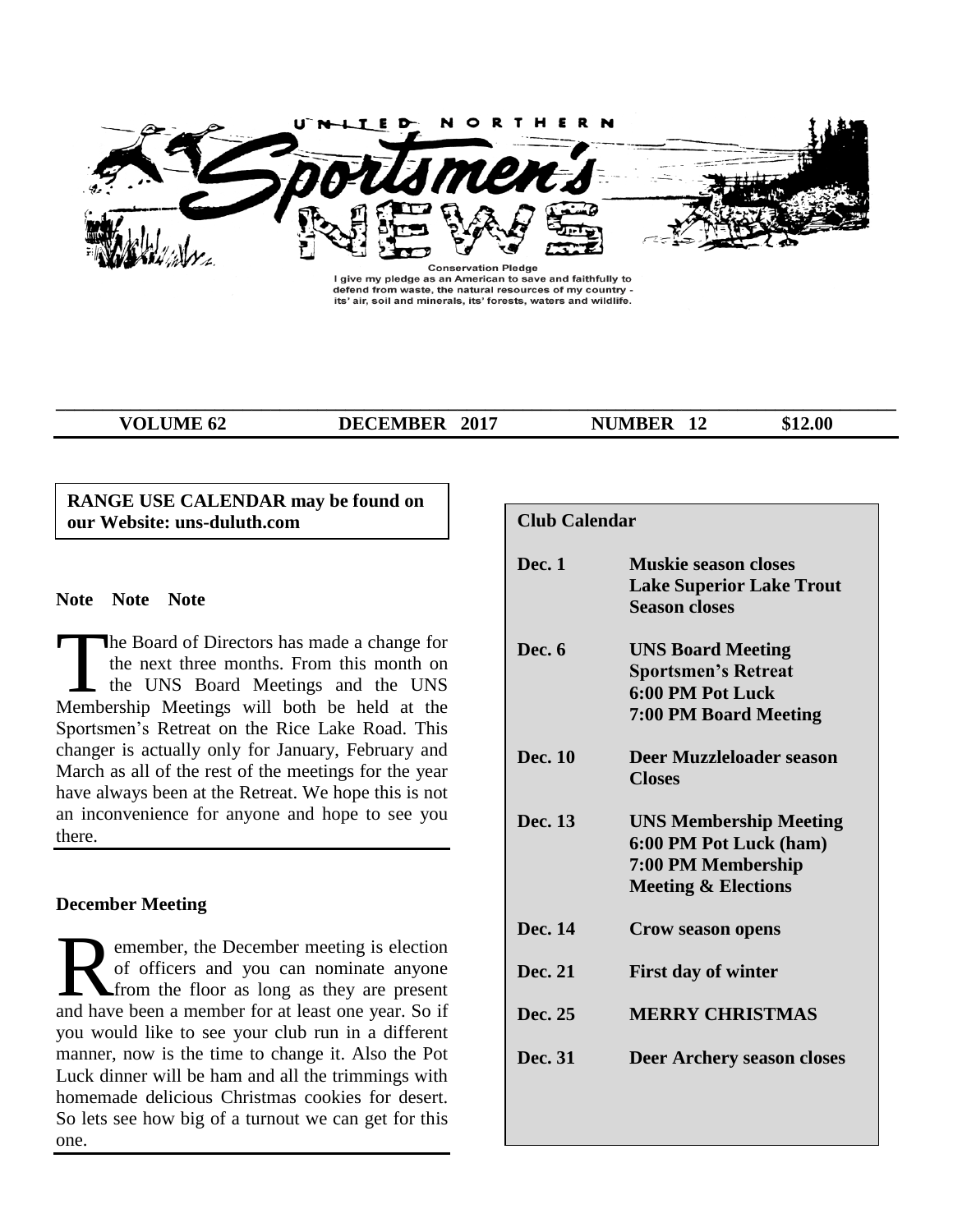# **Ice Safety**

ith the number of ice rescues and drownings already this year how about if we all just walk out onto the ice for another week or so? One drowning in a year that could have been prevented is too many and we have all ready surpassed that. Also when you do decide to venture out onto the ice please wear a pfd. You won't live long in that water but you may have a chance with a pfd. W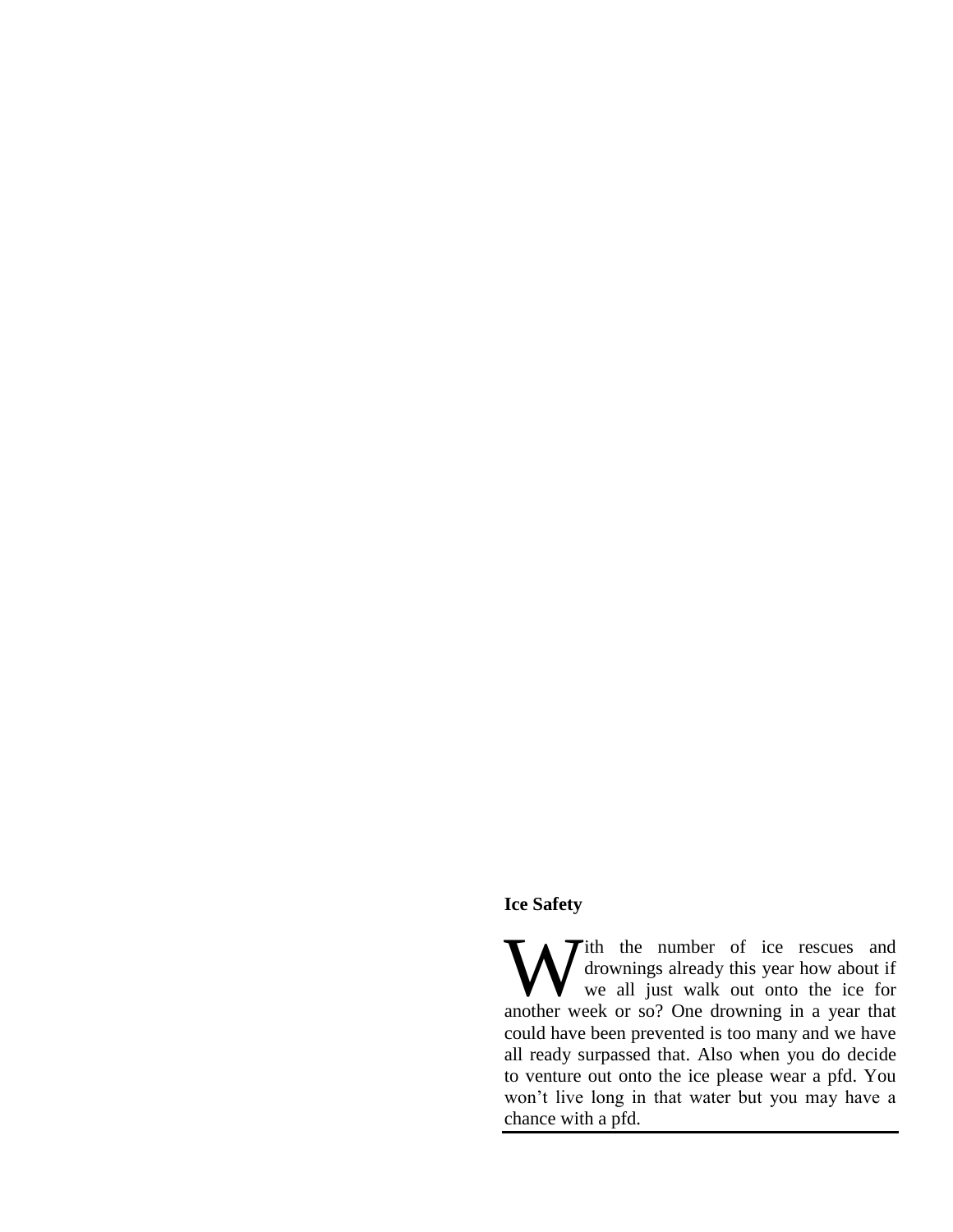### **(Continued from page 4)**

**2018 Youth Outdoor Field Day- Cody Privette:** Tentative date is 8/11/18.**Website Committee – Tom Wasbotten:** Tom gave an overview of the committee purposes. They will review the website for possible changes. Bob Kuettel will Chair. Eric Hansen, Duane Lasley, Lance Parthe, and Cody Privette will also be on the committee. .**Approve 2018 UNS Budget – John Bathke:** The budget committee has met and generated a budget for 2018. The BOD accepted the budget. Discussion followed. Motion by Duane Lasley  $2^{nd}$  by Eric Hansen to approve the proposed budget; Carried. **Snow Plowing Contract Pat Dodge – Tom Wasbotten:** Decided not to bid it out again this year. Pat Dodge did a great job last year and will honor last year's price. Motion by Bob Klein 2<sup>nd</sup> by Mike Foy to approve contract; Carried. **Winter Meetings – Tom Wasbotten:** Tom gave overview of discussion regarding winter meetings. BOD approved that all winter meetings will be held at the retreat. **Officers and Board Nominations 2018- Nominations Committee- Sandy Roberts:** Bob Kuettel was nominated for Vice President. Tina Sund was nominated for treasurer. Gene Shaw, Dan Smestad, and John Bathke are each nominated for a BOD Trustee 3-year term. Nominations were called for twice for each position. .**Second Reading and Vote Proposed Constitutional Amendment- Tom Wasbotten:**  Tom Wasbotten read the proposed change to remove the word "Budget" and replace with the word "Finance" in section C.3.4. Motion by Bob Klein  $2^{nd}$  by John Bathke to approve; Carried.

**Attendance Drawing**: Bob Klein won the \$20.00 **Progressive Drawing**: Bob Loubek was not present, therefore did not win \$50.

**Members sick or in distress:** Joe Roberts, Mike Drager, and Dan Smestad

Adjournment: Motion was made by Mike Fov. 2<sup>nd</sup> by Sandy Roberts at 8:43 pm; Carried.

Respectfully submitted by Cody Privette, Secretary.

# **Some dates to keep in mind for 2018**

'e have some dates on the calendar already for 2018 and they are as follows: Ice Fishing Contest is Sunday, January **1** Phave some dates on the calendar<br>already for 2018 and they are as follo<br>28. Our Annual UNS Banquet is scheduled for Friday, April 13 and our Youth Outdoor Field Day is tentatively set for Saturday, August 11<sup>th</sup>. Please watch your news letter for additional dates or any changes in the aforementioned ones.

# **DNR invites input on Iron Range OHV recreation area plan amendment**

he Minnesota Department of Natural Resources will host a public meeting to review a draft master plan amendment The Minnesota Department of Natural<br>
Resources will host a public meeting to<br>
review a draft master plan amendment<br>
for the Iron Range Off-Highway Vehicle State Recreation Area in Gilbert. The meeting will take place from 5:30 to 7:30 p.m. Thursday, Dec. 14, in the training center at the Iron Range OHV State Recreation Area, 7196 Pettit Road, Gilbert.

The meeting will provide an opportunity to review the draft, ask questions and submit comments.The DNR began a master plan amendment process for the site with a public open house in June 2017. The draft amendment includes proposed changes to site access, miles of trail within the site and site management.

The Iron Range OHV Recreation Area was designated in 1996 as Minnesota's first recreation area catering primarily to OHV enthusiasts. Originally 1,200 acres, the site was expanded to more than 3,700 acres in 1999. It has trails for all-terrain vehicles, offhighway motorcycles and off-road vehicles.

Anyone unable to attend the meeting can submit comments by email to [joe.unger@state.mn.us](mailto:joe.unger@state.mn.us) or by mail to Joe Unger, Parks and Trails Division, Minnesota DNR, 500 Lafayette Road, St. Paul, MN, 55155-4039. The DNR will accept written comments through Jan. 2.

The draft master plan amendment can be [found online](http://www.dnr.state.mn.us/input/mgmtplans/ohv/plans/iron_range_ohv_sra_amendment.html) or at the park office. For more information, contact Allan Larsen, site manager, [allan.larsen@state.mn.us](mailto:allan.larsen@state.mn.us) or 218-735-3833.

Visit the Iron Range OHV Recreation Area [webpage](http://www.dnr.state.mn.us/ohv/trail_detail.html?id=13) for more information.